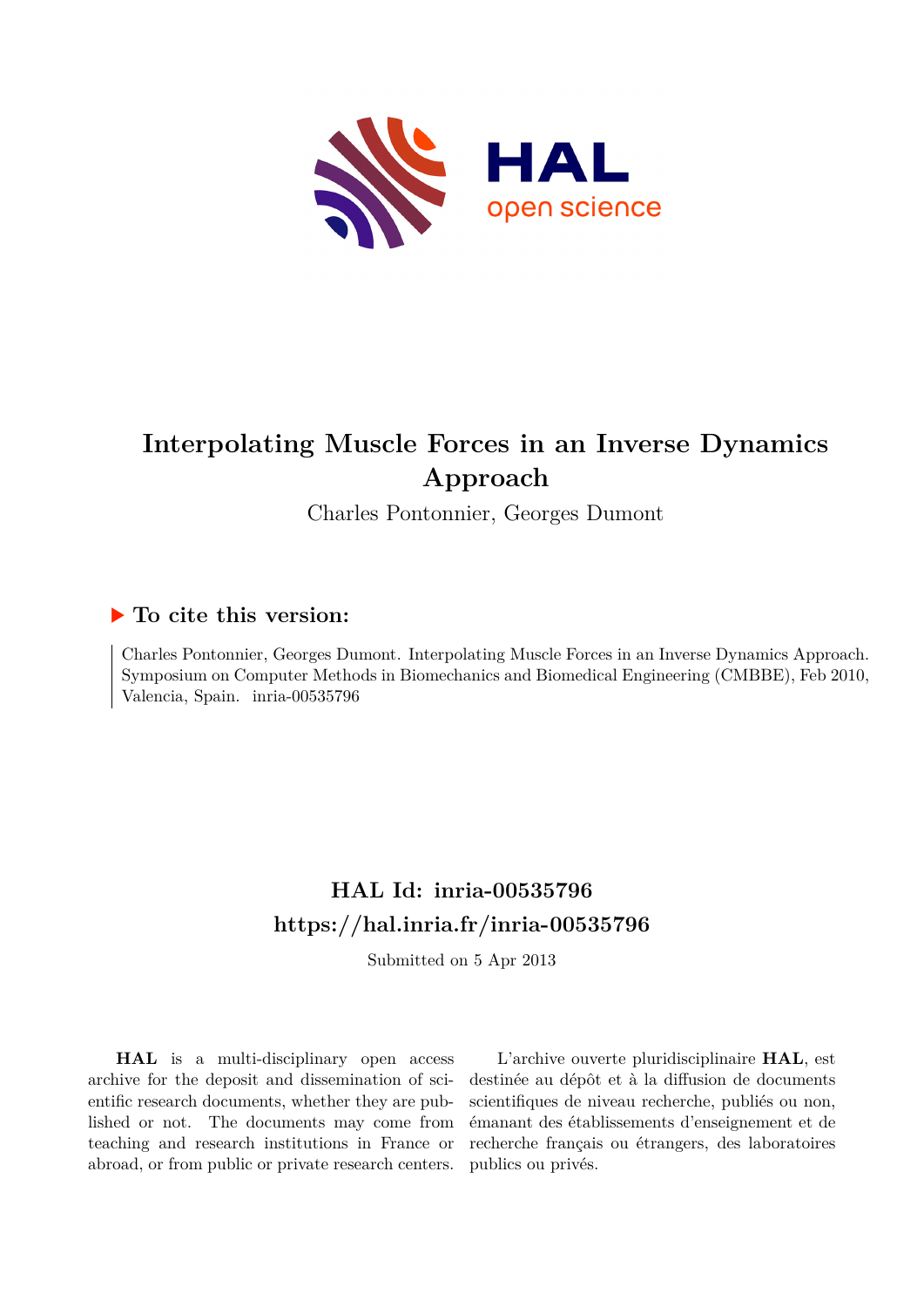#### **Interpolating Muscle Forces in an Inverse Dynamics Approach**

# **C. Pontonnier<sup>1</sup> , G. Dumont<sup>2</sup>**

#### 1. ABSTRACT

<u>.</u>

The goal of our work is obtain a method usable to estimate in real-time muscle forces involved in the motion of the human at work. We want to use this method in order to test the ergonomics of the workstations during the conception process. This test will take place in a virtual scene in which we immerse the operator. For this reason, the method has to meet the trade-off between accuracy and performance. The application case of this method is based on the upper extremity. Our idea is that interpolation is more efficient in terms of computation time than optimization. In this article, we first present how we have built a database with the results of a muscular estimation based on an inverse dynamics approach and an optimization step. In a second time we present our interpolation algorithm, which is based on Delaunay tessellation of each joint muscle situation. For a given frame of motion capture, we search in the Delaunay tessellation that classifies the database the nearest neighbors in terms of joint position, speed and acceleration. From these nearest neighbors we perform a weighted interpolation of the muscle forces involved in the joint motion. Some results for the elbow flexion/extension joint are presented in order to discuss these results and compare with the classical approach. Further, we compare computation time since it is a fundamental point for immersion in virtual reality. At last we conclude on the perspectives opened by this new algorithm.

#### 2. INTRODUCTION AND CONTEXT

Mainly inverse dynamics methods for the estimation of muscle forces are based on an optimization step, allowing the resolution of the redundant problem defined as:

$$
c - \sum_{m} F_i R_i = 0 \tag{1}
$$

In which C is the joint torque associated with a joint, and  $\sum F_i R_i$  $\sum_{m} F_i R_i$  is the sum of the contribution of each muscle associated with the joint. So there is more unknown than equations. If this method has proven its accuracy [1][2], it implies a very long computation time (10 minutes for 3 seconds of simulation for OpenSim for example). We want to use the estimation of the muscle forces in order to test the ergonomics of the workstations during the conception process, because muscle forces are a good indicator in order to define the quality of a motion or a posture [3][4]. This test will take place in a virtual scene in which we immerse the operator. For this reason, the method has to meet the trade-off between accuracy and performance.

<sup>&</sup>lt;sup>1</sup>Ph.D Student, Bunraku Project team, IRISA, Campus de Beaulieu, 35042 Rennes Cédex, France

<sup>&</sup>lt;sup>2</sup> Assistant Professor, Head of Bunraku Project team, IRISA, Campus de Beaulieu, 35042 Rennes Cédex, France. ENS Cachan Antenne de Bretagne, Campus de Ker Lann, 35170 Bruz, France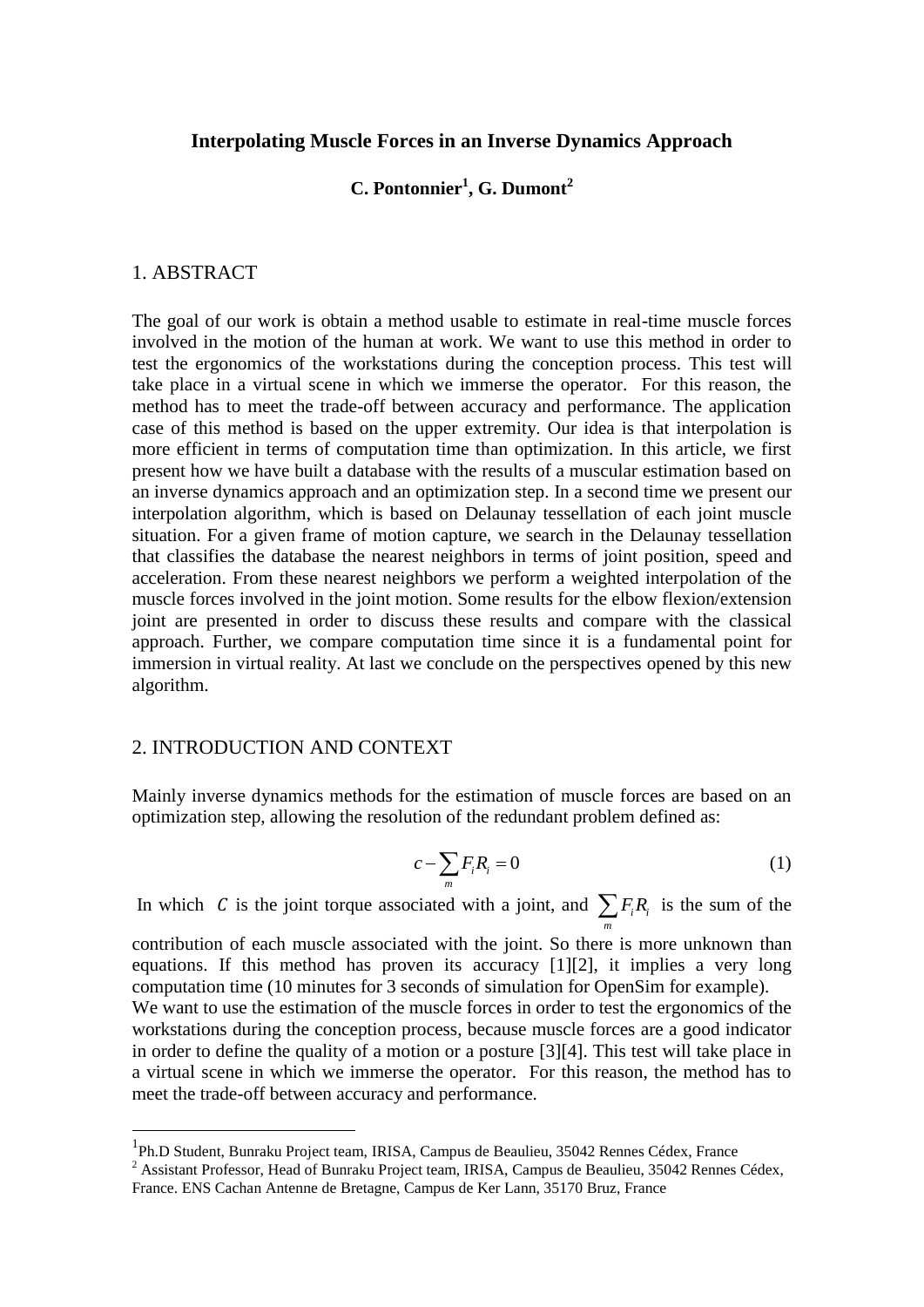In order to obtain accurate information on the muscle forces in real time, we want to develop an alternative method that uses interpolation instead of optimisation. The presentation of this method is the purpose of this article.

The article is structured in four parts. First we present the conception of the database for a sample subject. Then we present the interpolation method. Results are provided for a sample motion and discussed. At last we conclude and present the perspectives of this work.

# 3. DATABASE CONCEPTION

For a sample subject, we define some sample motions to perform and capture these motions with a motion capture system -VICON© system. The subject has to perform flexion/extension of the elbow at different speed, without any load carrying. Table 1 presents the subject's anthropometric characteristics:



Fig. 1: Motion database represented in the  $(q, \dot{q}, \ddot{q})$  joint space.

Once the subject has done these motions, we use the method that is fully described in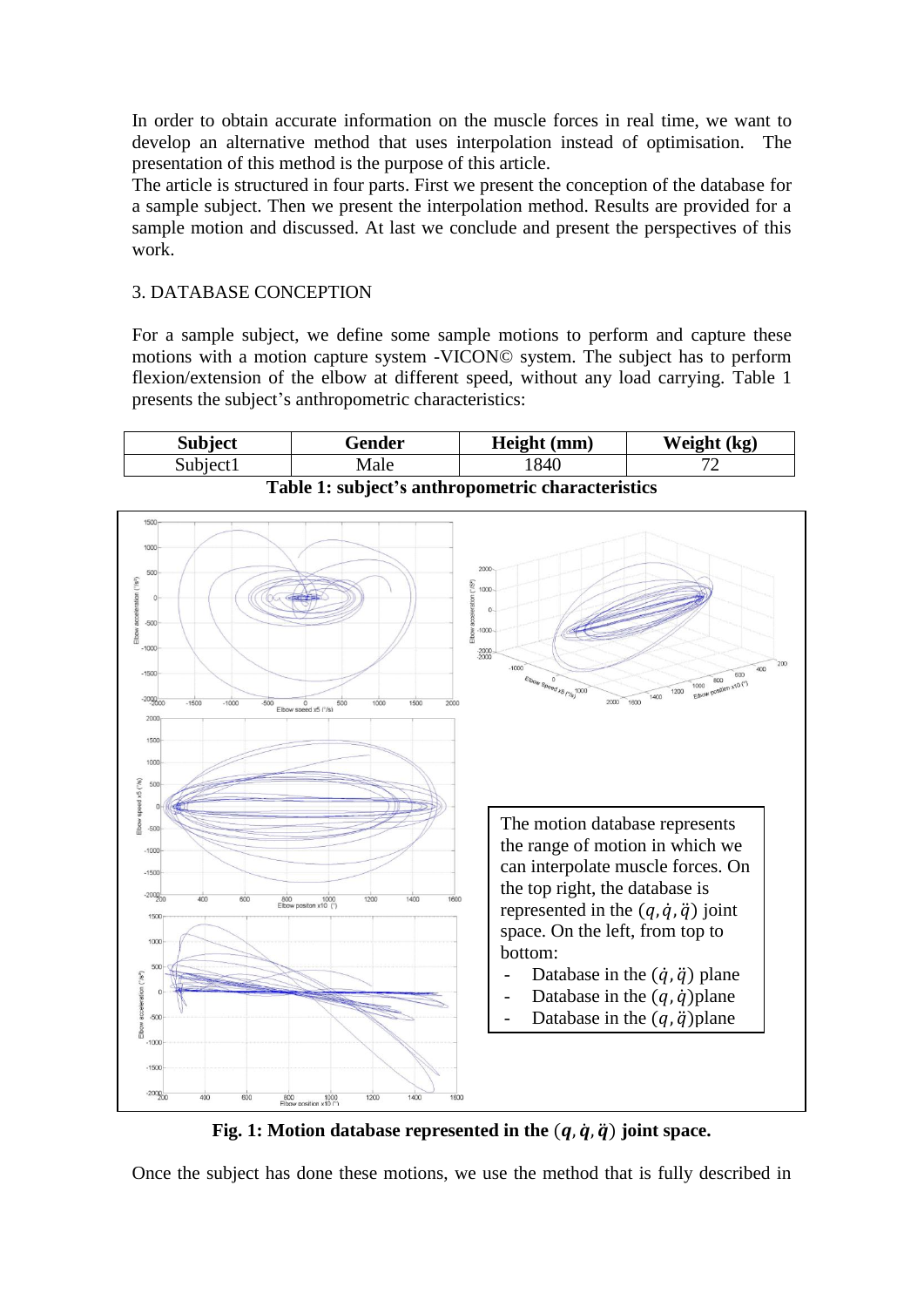[5] in order to estimate the muscle forces associated to the motions for the elbow flexion/extension. This method includes an inverse kinematics step (computing joint coordinates), an inverse dynamics step (computing joint torques) and an optimisation step (computing muscle forces).

Fig.1 presents the joint motion database for the sample subject. As you can see, the database presents several lacks of information in certain parts of the  $(q, \dot{q}, \ddot{q})$  space, especially in the  $(q, \ddot{q})$  plane. We will see that this lack of information has an importance in the results. The database contains for this subject  $\sim$  10 000 computed points.

For each frame :

$$
\min f(F) = \sum_{m} \left(\frac{F_i}{(F_{\text{max}})_i}\right)^2
$$
  
\n
$$
F = (F_1, F_2, F_3, F_4)
$$
  
\nUnder constraints :  
\n
$$
h_1(F) = c - \sum_{m} F_i R_i = 0
$$
  
\n
$$
g_i(F_i) = F_i - (F_{\text{max}})_i \le 0
$$

Equation 2 resumes the optimisation problem computed. Estimated muscle forces are: Biceps (F1), Brachialis (F3), Brachioradialis (F4) and Triceps (F2).

#### 4. INTERPOLATION METHOD

The interpolation is based on a Delaunay tessellation of the  $(q, \dot{q}, \ddot{q})$  joint space and a search of the simplex including the interpolated point. We are using the joint space as a unique parameter of optimization, because the subject does not carry any load (that could be an additional parameter in future works, such as subject height or weight if we want to obtain muscles forces for a new subject from a database filled with other subjects). The three coordinates  $(q, \dot{q}, \ddot{q})$  are completely defining the muscle estimation for a given load, so we believe that it is sufficient to interpolate on these three variables in order to obtain close results. Delaunay tessellation is based on the Quickhull algorithm [6] and is performed with MATLAB© 'delaunay3' method.



**Fig.2:** Linear interpolation of the muscle force F for a sample point  $(q, \dot{q}, \ddot{q})$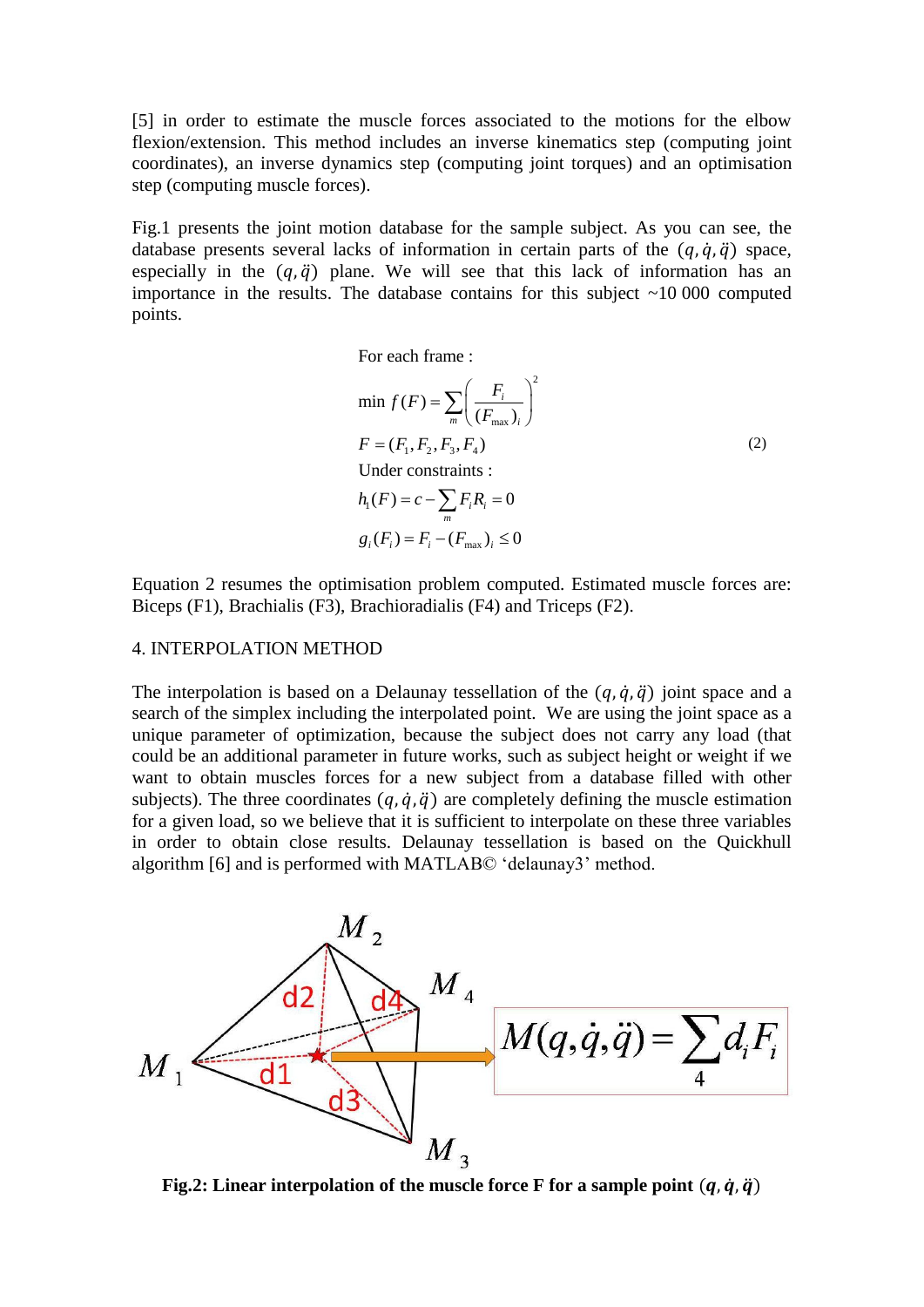Once the Delaunay tessellation is computed, the database is ready for interpolation. For each frame, we compute a search of the simplex enclosing the point to interpolate, using 'tsearch' method. At last, a linear interpolation is done using barycentric coordinates of the points of the enclosing simplex, as defined in Fig. 2.

### 5. RESULTS AND DISCUSSION

This part presents some comparisons between interpolated data and computed data (using optimisation method) for the sample subject. It also presents some comparisons of the computation frequencies of both methods.

Fig. 3 presents the interpolated forces in regard of the computed forces with the optimisation method. First of all, computed forces with the optimization method are not realistic, because we are using a very simple adaptation of the global method, in order to generate a lot of data. Particularly, Triceps force is quite constant during the whole motion. In fact, our simplified optimisation does not take into account the cocontraction of the antagonistic muscles. Also, brachioradialis has here an important activity that is not relevant. This is due to the maximum forces reachable for each muscle forces that are not here well defined. In future works about muscle forces interpolation, we will use a more complete optimisation step, already presented in these articles [7][8].

Despite of these limitations, we can see that interpolated data is very close from the computed data. When the point to interpolate is quite close from the edges of the simplex the interpolation is very accurate. On the curves, we can see that interpolated data is close on the increasing and decreasing forces, but do not have good results on the peak forces. This is due to a lack of data on these peaks, which are rarely reached during sample motions. This is a point that we can improve, by defining sample motions with more peak situations. In the same idea, some situations do not find any results, because the point to interpolate is out of the triangulation boundaries. It can be solved by increasing the number of points in the database. Otherwise, it is quite difficult to obtain a wide range of accelerations, especially for extreme positions. Natural motions do not imply this part of the joint coordinates space, so we do not need an important amount of points in this part of the space.

Fig. 4 illustrates the comparison between computation frequencies of both methods (optimization and interpolation) for two sample motions. The two methods have been computed on the same Laptop (Pentium 4 dual core 2,3GHz processor), in the same conditions. We can see that the global computation time is divided by more than 6. The optimisation method runs at approximately 20 Hz and interpolation method runs at more than 130 Hz. This is a very important result, because our goal is to estimate muscle forces in real time, in order to use this information in virtual reality scenes. With the interpolation method, we can see that it is possible, because the gap for real time applications is around 100 Hz. The interpolation method presented here is a prototypal method, and we think that code and implementation can be improved in order to decrease computation time.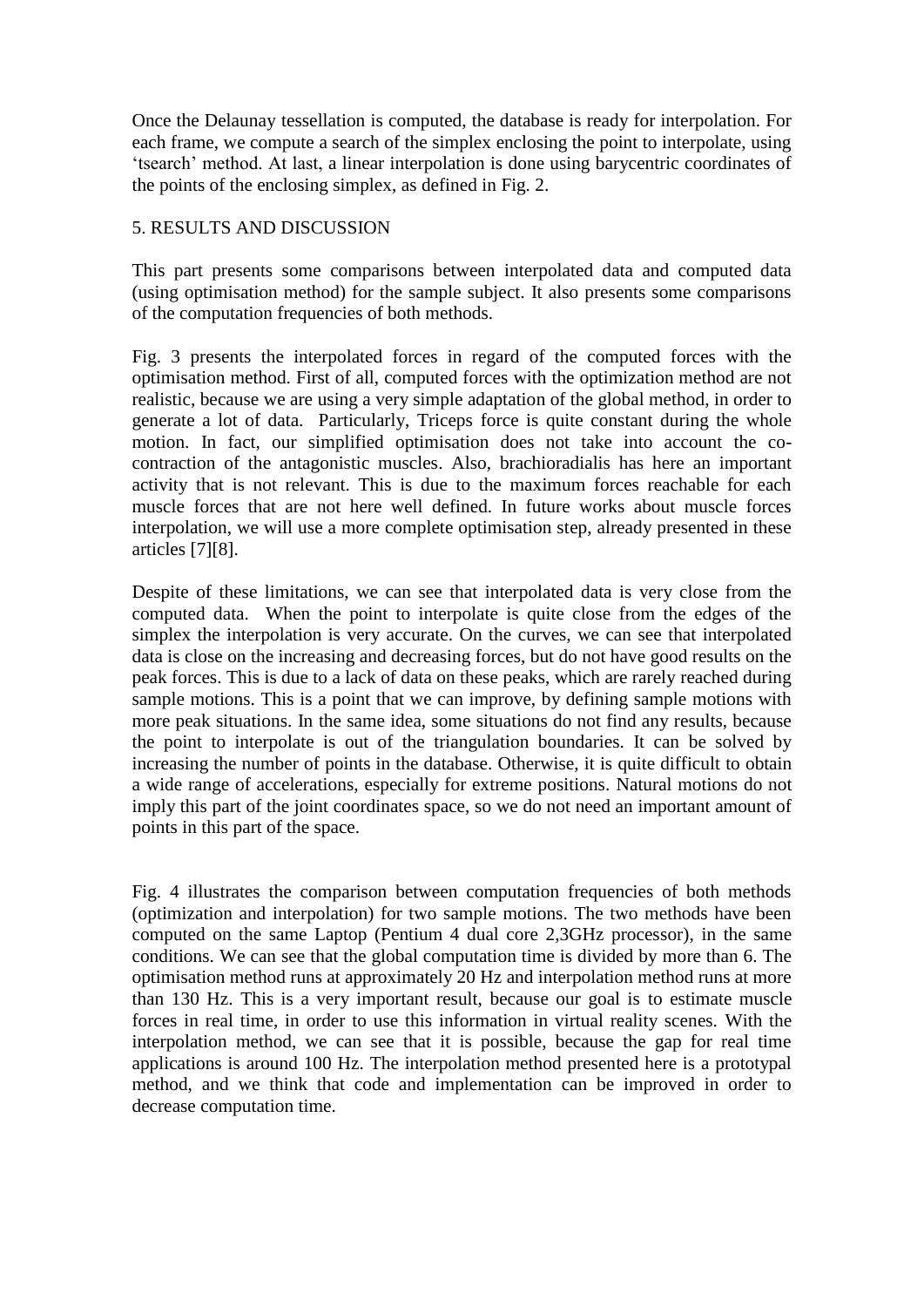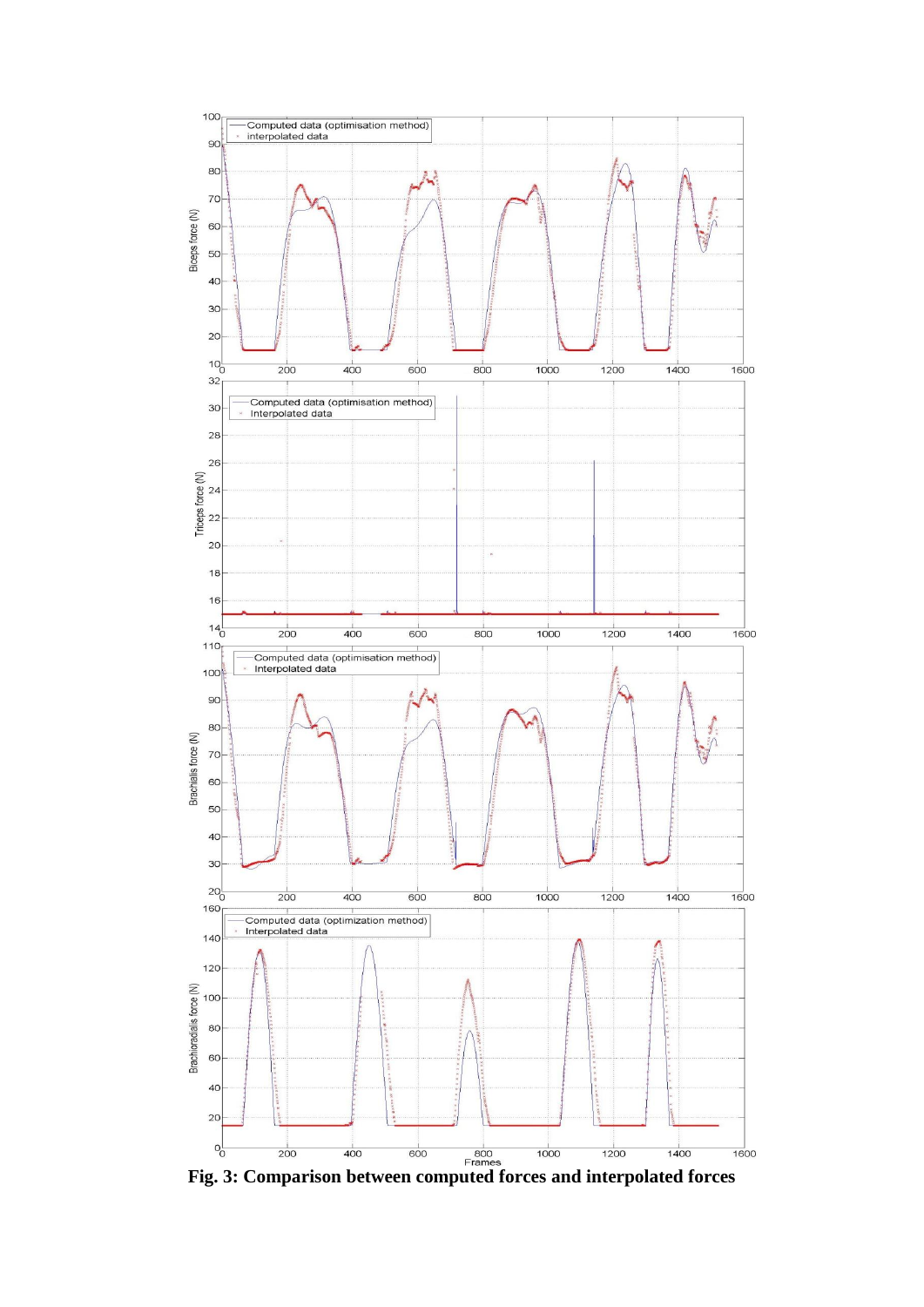

**Fig. 4: Comparison of the computation frequencies for the two methods**

# 6. CONCLUSION AND PERSPECTIVES

In this article we presented an interpolation method usable to estimate muscle forces involved in the flexion extension for a sample subject. As we want to use the muscle forces estimation as information for ergonomics studies on virtual workstations, we want to obtain it in real time, or in a very quick time.

The method presents two phases: first, we fill in a database with captured motions and forces computed with an optimisation method. Then we are building a Delaunay tessellation of the joint coordinates space and we are interpolating the muscle forces from the edges of the simplex enclosing each point of a sample motion data that we want to analyse. The results presented for a sample motion are quite close from computed muscle forces, but limitations have been detected. For many situations, the database does not provide sufficient information in order to obtain a good interpolation, or does not have any data to interpolate the forces. These are some points we are actually exploring.

This method is a first step in a global approach. In fact we want to use the database with adimensional data, because we think that we can possibly interpolate muscle forces for a subject from other ones. This idea is very important because if it is done, the real time constraint for muscle forces estimation will be reached. So, we are defining some new spaces of interpolation in order to obtain the more complete and efficient data associated to muscle forces.

# 7. REFERENCES

- 1. Delp, S. L., Anderson, F. C., Arnold, A. S., Loan, P., Habib, A., John, C. T., Guendelman, E., Thelen, D. G.: OpenSim: Open-Source software to create and analyze dynamic simulations of movement biomedical engineering. IEEE Transactions,2007, Vol 54,1940-1950
- 2. Damsgaard, M., Rasmussen, J., Christensen, S.T., Surma, E., de Zee, M.: Analysis of musculoskeletal systems in the AnyBody Modeling System , Simulation Modelling Practice and Theory*,* 2006,Vol 14, 1100 - 1111